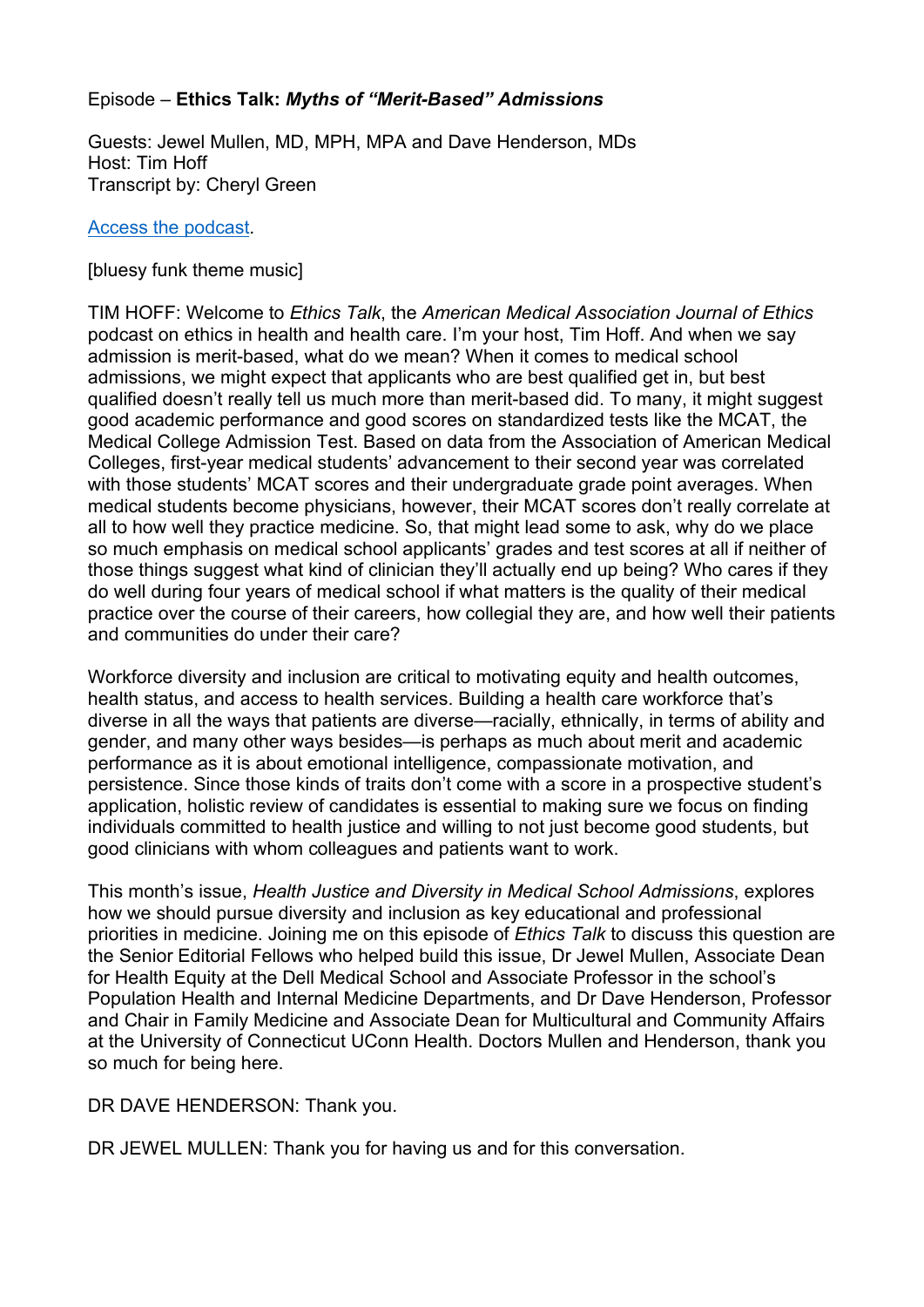HOFF: Questions that many might have about our theme issue this month about justice and diversity in medical school admissions are things like, "The best applicants just get admitted, right? Why does it need to be more complicated than that?" How might you respond to someone coming to this conversation with those kinds of questions?

HENDERSON: That's an interesting question. I think the important element of that question is "best." And I think that's a word that's always used. We hear about the best applicants. We hear about the most qualified applicants.

HOFF: Mmhmm.

HENDERSON: But when you ask specifically sort of what is meant by that, sometimes the answers are not terribly precise.

HOFF: Mmhmm.

HENDERSON: And I think that what underlies that question, and the perspective that's necessary to answer it well is, what's the purpose of medical education to begin with? Is a primary goal to educate a workforce that is capable of meeting the needs of our population? Or is this more to promote the sort of presumed merit of given individuals? And I think depending on how one responds to that question generally provides some insight into how "best" or "most qualified" is defined.

HOFF: Great. Thank you. And Dr Mullen, anything to add to that?

MULLEN: Sure. I'll respond and add thinking about the themes of justice and diversity in medical school admissions and remind myself and others that the admissions process goes beyond just finding people who can get into medical school.

HOFF: Hmm.

MULLEN: But really, the purpose underlying that is to identify people who are going to go out and be the doctors that we need to serve society.

HOFF: Mm.

MULLEN: We don't necessarily look at sort of the so-called objective criteria that some people might want to point to and say that's how you define best and then know for sure what that translates into when we think about the clinicians, the practitioners, the researchers, the policy influencers, and others that become part of a physician workforce. So, it is more complex. And I want to add, as somebody who is a gardener or who has nurtured things, our society helps create certain fallacies about best depending on how we nurture things that we're responsible for.

HOFF: Hmm.

MULLEN: So, if we're thinking about, once again, the hurdles or the hoops that people jump through in terms of standardized tests and GPAs, we are not nurturing learners in ways that everybody has the fairest opportunity to show what they're capable of, so we should not sort people that way.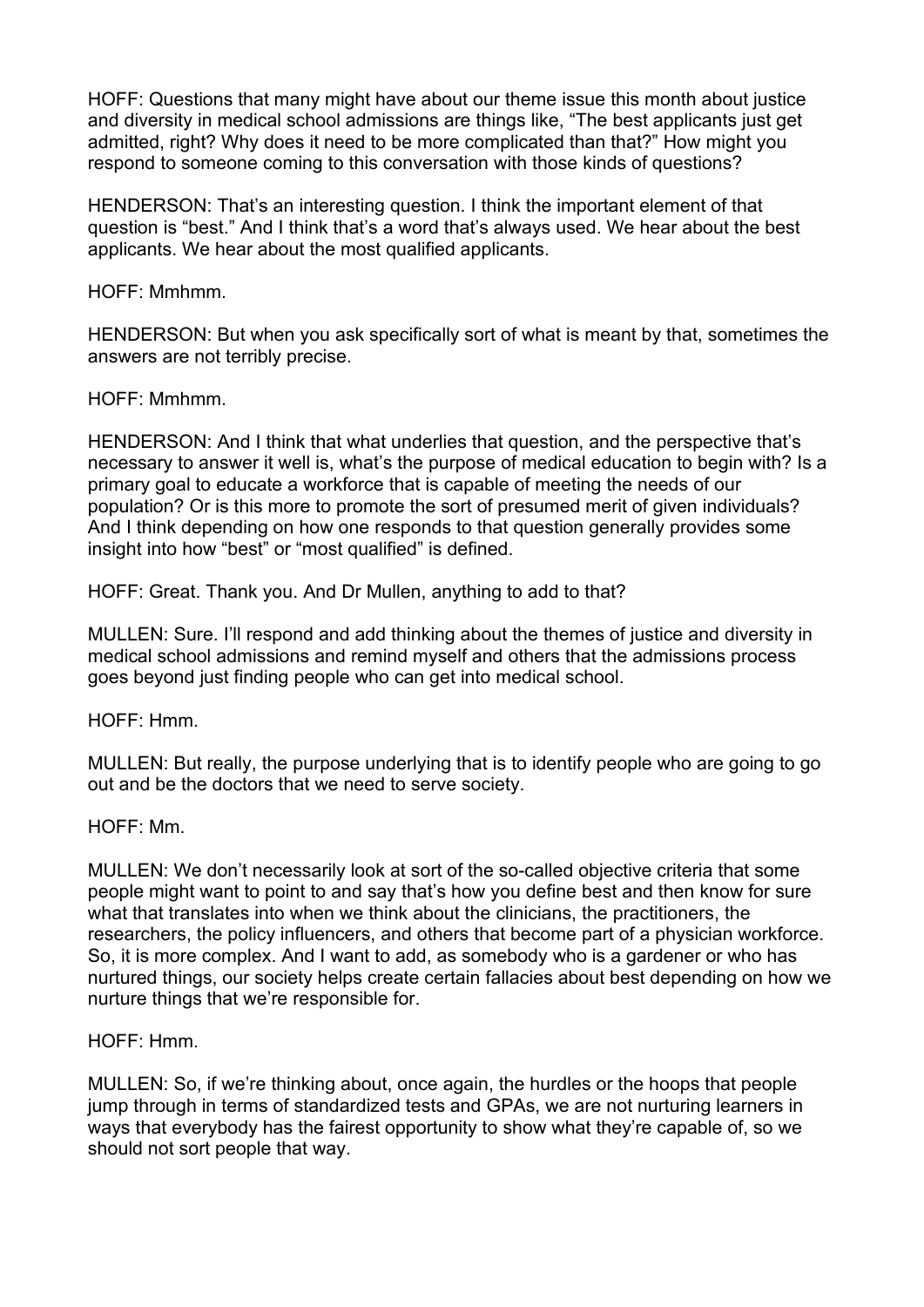HOFF: A lot of the articles in this month's issue use the phrase "underrepresented in medicine." Can you explain what it means for a group to be underrepresented in medicine and why patients and their loved ones should care about what this means for the quality of health care?

HENDERSON: The groups who are underrepresented in medicine tend to be the same groups who are generally underrepresented in higher education. They tend to be the same groups that are underrepresented at the top levels of our socioeconomic structure. And that isn't necessarily by accident. I mean, I think to go back to something that Dr Mullen touched on just a moment ago, there are groups of people who experience educational inequities, and those inequities exist throughout the range of education in this country, beginning in grammar school, extending to secondary and undergraduate school. And those groups are educated unequally, and so they do end up being underrepresented by the time one gets to the population of students who enter medical school.

And from my perspective, the reason that it's important from a quality perspective is that the same groups who are underrepresented in medicine also experience health disparities. And we know that physicians from underrepresented groups are more likely to serve underrepresented populations. And there's a growing body of evidence that suggests that at a minimum, when you have congruity between patient and physician in underrepresented groups, that there is improved patient compliance, and in some areas, better patient outcomes. And this is an area I think that is just starting to be looked at carefully, but there are already significant benefits that've been documented in that congruity. And so, the underrepresented groups going forward do need to be better represented if we are to address the health disparities that exists here.

### HOFF: Dr Mullen?

MULLEN: So, adding to Dr Henderson's points thinking about what representation means, I would encourage us to think about if we think about, we'll take the United States and the demographic makeup, the proportion of White, Black, Hispanic, Native American, and other groups in the country just in our general population, one might think, well, when I look at doctors, when I look at people in medicine, then the professions, the people doing that work would be present in similar percentages. And when we end up with, for example, 12 to 13 percent African Americans in the U.S. population, but only maybe three percent to four percent in the physician workforce, that's an example of underrepresentation. And even though I listed some rough statistics, I'm not trying to imply that we need absolute matching number for number, and if you get to that percentage, then you've done well enough. But we need to recognize when there are vast differences between who's in the general population and then who's present in any workforce.

### HOFF: Mm.

MULLEN: And so, when we think about what it means to people who are accustomed to living in a society, and then they have to enter a realm like a health system and find that the people that they have to place their well-being and their trust in and people that they believe are going to understand them don't come from or aren't represented in the same kinds of proportions, it can become more than unfamiliar; it can become uncomfortable and disorienting. But it also challenges us to ask ourselves, why is it that way? So that underrepresented isn't just then about numbers, but it's about the systems that created those uneven distributions.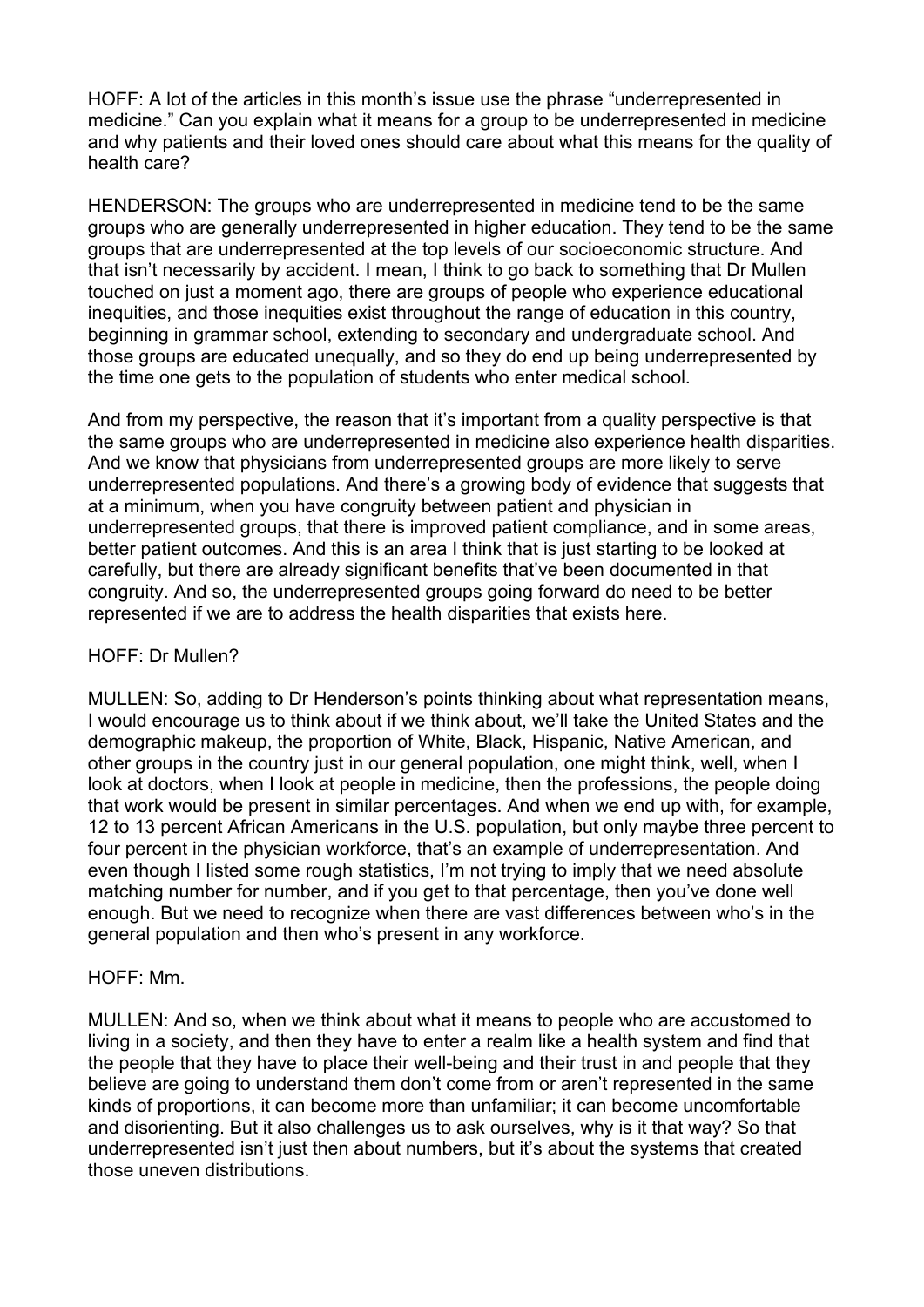HOFF: Yeah, I think you touch on an important point here that creating equity in medical school admissions is more than just getting a certain number of applicants from groups who are underrepresented in medicine; it's helping to ensure that those students are in a position to apply in the first place. And then when they're admitted, that they're supported in an ongoing way and not just left to fend for themselves in an environment that is probably not welcoming to them. So, what are some examples of recruitment and retention initiatives taken by medical schools looking to meaningfully contribute to physician workforce diversity and inclusion? And Dr Mullen, if you want to take this one first.

MULLEN: So, I would say most, if not all—and Dr Henderson might be more specific than that—most, if not all, medical schools administer some programs, because of their commitment and perhaps because of accreditation standards, administer programs that are designed to make the pathways into medical education broader and more durable for students who are underrepresented, for students who may be in systems where the education isn't as high quality and their preparation, particularly in STEM, isn't as good.

In some places—and I saw examples of this at Morehouse School of Medicine—those programs start with early learners, say elementary school learners, and carry them through. So, there are examples of programs that will be at the elementary, secondary, and post-secondary level because they continue into college, but then to also assure that even students who might come into medical school with less confidence and lesser exposure to some of the science and math can still have other opportunities to keep bolstering and reinforcing their learning and confidence and sense of belonging even once they're there.

HOFF: Mmhmm.

MULLEN: I'm going to finish this point by saying I'm encouraged to see more attention being paid to the faculty behaviors and changes that also need to unfold to make learning environments better for learners because that's so important to retention.

HOFF: Can you give an example of something that maybe faculty are either being encouraged to do or perhaps discouraged from doing to create that environment?

MULLEN: So, where I work, for example, there's increasing focus on faculty mentorship of learners.

HOFF: Mm, mmhmm.

MULLEN: There's increasing focus on bystander training, not just bias training, but calling out where faculty behaviors and statements are actually polarizing and harmful, sometimes stigmatizing to students to create not, I wouldn't say necessarily zero tolerance policies, but to create the environment where those behaviors are pointed out.

HOFF: Right.

MULLEN: So that the support isn't just to make a student feel better, but to also keep shaping the environment.

HOFF: Sure. And to let other students know that it's not an environment where that sort of thing is tolerated or even just ignored.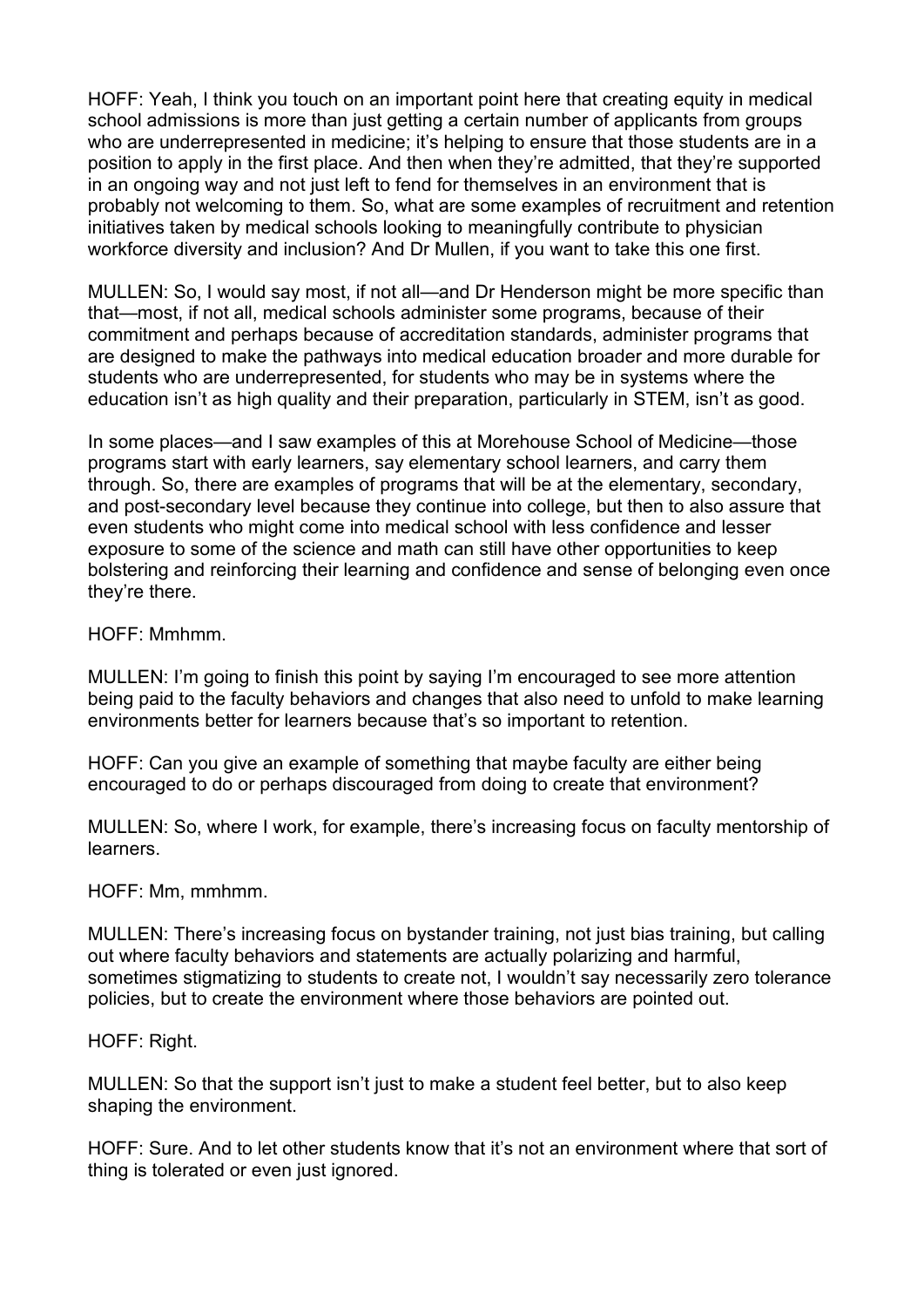### MULLEN: Right.

#### HOFF: Dr Henderson, do you have anything to add?

HENDERSON: Yes, I'll just sort of start with something personal, which is that one of the motivations to enter an academic career for me, after spending two decades in community-based practice, was the realization that at every stage of my education, in every program that I was in from secondary school onward, there was someone who looked like me who did not complete the program. And in many of those cases, it was clear to me that those people were not lacking any cognitive skills. And in many cases, I think many of them were smarter than me. But what...but the barriers they faced were not intellectual or cognitive; they were very much cultural and social.

#### HOFF: Mmhmm.

HENDERSON: And so, diversity is one thing. And the sort of typical metaphor is diversity is being invited to the party. Inclusion is being asked to dance.

#### HOFF: [chuckles]

HENDERSON: I think that there is a good deal of focus on diversity, which is good, but not as much on inclusion. And I think inclusion is in many ways a lot more challenging because it's more difficult to measure. But it's important that we do focus on inclusion because in the absence of that, we end up with increased rates of attrition, which undermine the effort that diversity represents.

HOFF: Yeah. Thank you for clarifying the difference between diversity and inclusion there. I think that's an important point that's often muddled or overlooked. It's also common for some to confuse the topics of diversity and inclusion in legal contexts such as affirmative action, for example, with the work of accreditation groups like the Liaison Committee on Medical Education, which works to develop standards, including diversity standards, that schools need to meet to maintain their accreditation. So, what should our listeners know about how legal and accreditation approaches to diversity and inclusion in medical education differ from each other?

HENDERSON: There are bodies that basically evaluate and provide accreditation to medical schools. The LCME is that body. There's another body that serves that same function with residency programs, and that's the ACGME. And both of those organizations have diversity as part of the assessment that they do of medical schools, sort of undergraduate medical education and graduate medical education. And so, that's sort of one level of evaluation and assessment. But it's not necessarily what most people see or know about or pay attention to when we think of things legal. And I'm certainly not a lawyer, nor do I aspire to be. But the legal issues related to efforts to improve diversity are longstanding in many cases and are frequently challenged also. And so, I think that the efforts vis-à-vis the accreditation bodies to push diversity are laudable, and I think that in general, they do a good job at tracking diversity. They may not be quite as adept at assessing issues related to inclusion, again, because they're much more difficult to measure.

The legal issues, I think, are in many cases more fraught, particularly in recent years with the backlash against affirmative action, which has actually sort of spread even to holistic review processes. And so, everything that's diversity related gets sort of painted with an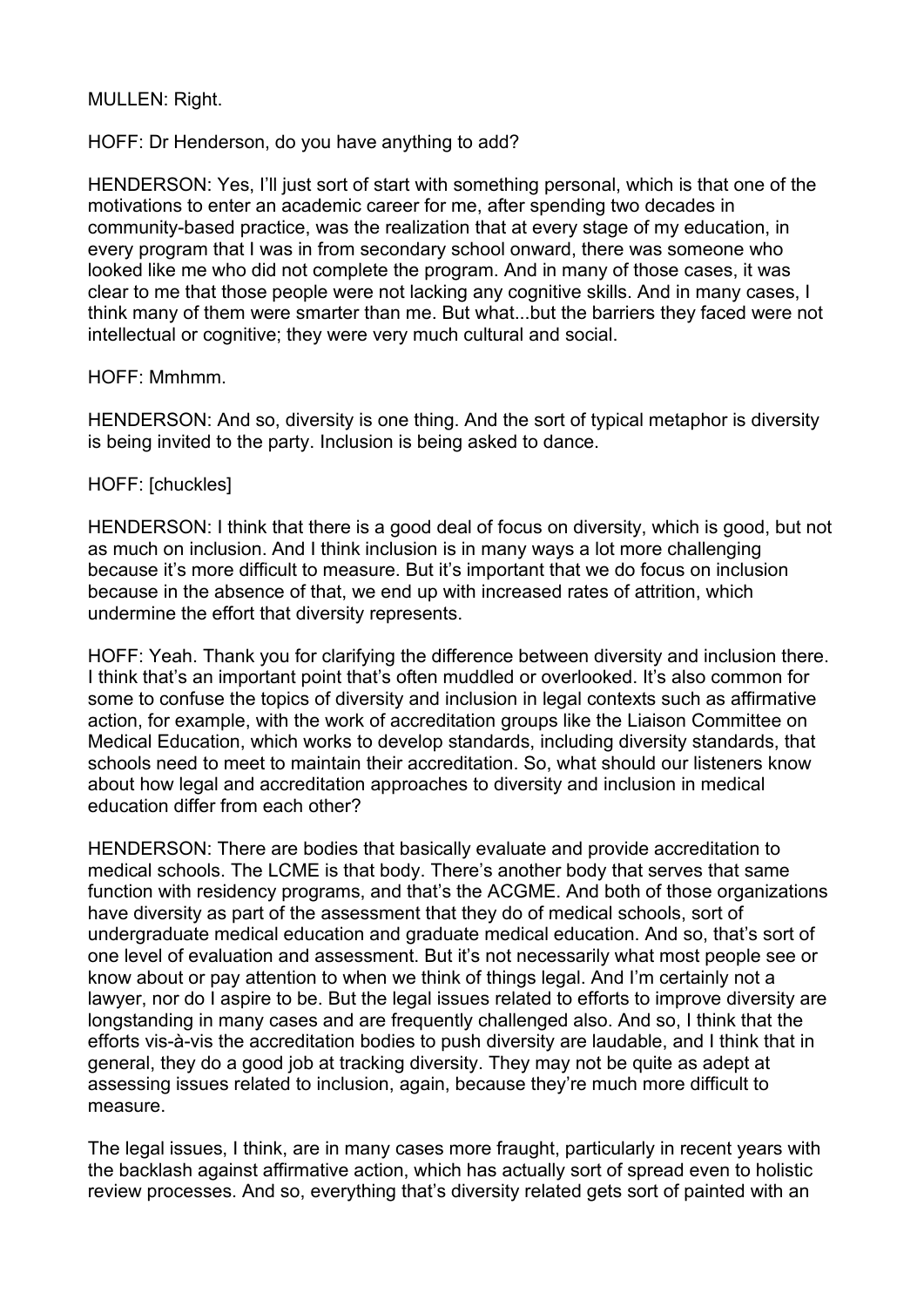affirmative action brush, and it becomes, I think, difficult to actually communicate effectively and accurately the efforts that are being made by medical schools to promote diversity and to do so in ways that are fair and equitable.

HOFF: Mmhmm. Can you talk just briefly about what those holistic admissions policies sort of look like, for people who are unfamiliar?

HENDERSON: Yes, I think most schools now have some version of holistic review.

## HOFF: Mmhmm.

HENDERSON: And there are other mechanisms that are used also, but specifically with holistic review, there is an effort to broaden the scope of assessment of applicants. And so, as an example, when I went to medical school, I mean, your GPA was important. In recent years, MCAT scores have been really important. But holistic review, I think, provides a much broader assessment of applicants to medical school, including assessing the applicant's background. There are metrics such as distance traveled, sort of where did this person's education start? Were they educated primarily in an under-resourced school system? And looking much more broadly at applicants than just at quantitative metrics in particular, which I think are not always representative of someone's overall skill and capacity to be an effective physician.

HOFF: Great. Thank you. Dr Mullen, did you have anything to add on this question of the differences between legal and accreditation approaches to diversity and inclusion?

MULLEN: Sure. In the accreditation sides, I really appreciate the detailed answer that Dr Henderson gave.

### HOFF: Mmhmm.

MULLEN: So, as I think about the accreditation side as the framework or the standards that schools must meet and will be judged by to make sure that they are engaging in policies and practices, behaviors that promote diversity and retention, I think it's really important for people to—I'm going to do a "now hear this"—understand that affirmative action laws and policies are about what organizations, by law, should do and what they must no longer do.

### HOFF: Mmhmm.

MULLEN: And the way I put it that way is because affirmative action laws really evolved as a reaction to centuries of discrimination and holding back of minoritized peoples and women. And so, affirmative action laws are really about no longer practicing those discriminatory acts, and creating environments that will actually make opportunities more accessible to those who have been discriminated against. Creating better opportunity for people doesn't mean someone else has to be discriminated against, though.

### HOFF: Mm.

MULLEN: I hope I'm making that clear. And the reason I wanted to say that is because I have worked with people who have said that they believe affirmative action is reverse discrimination.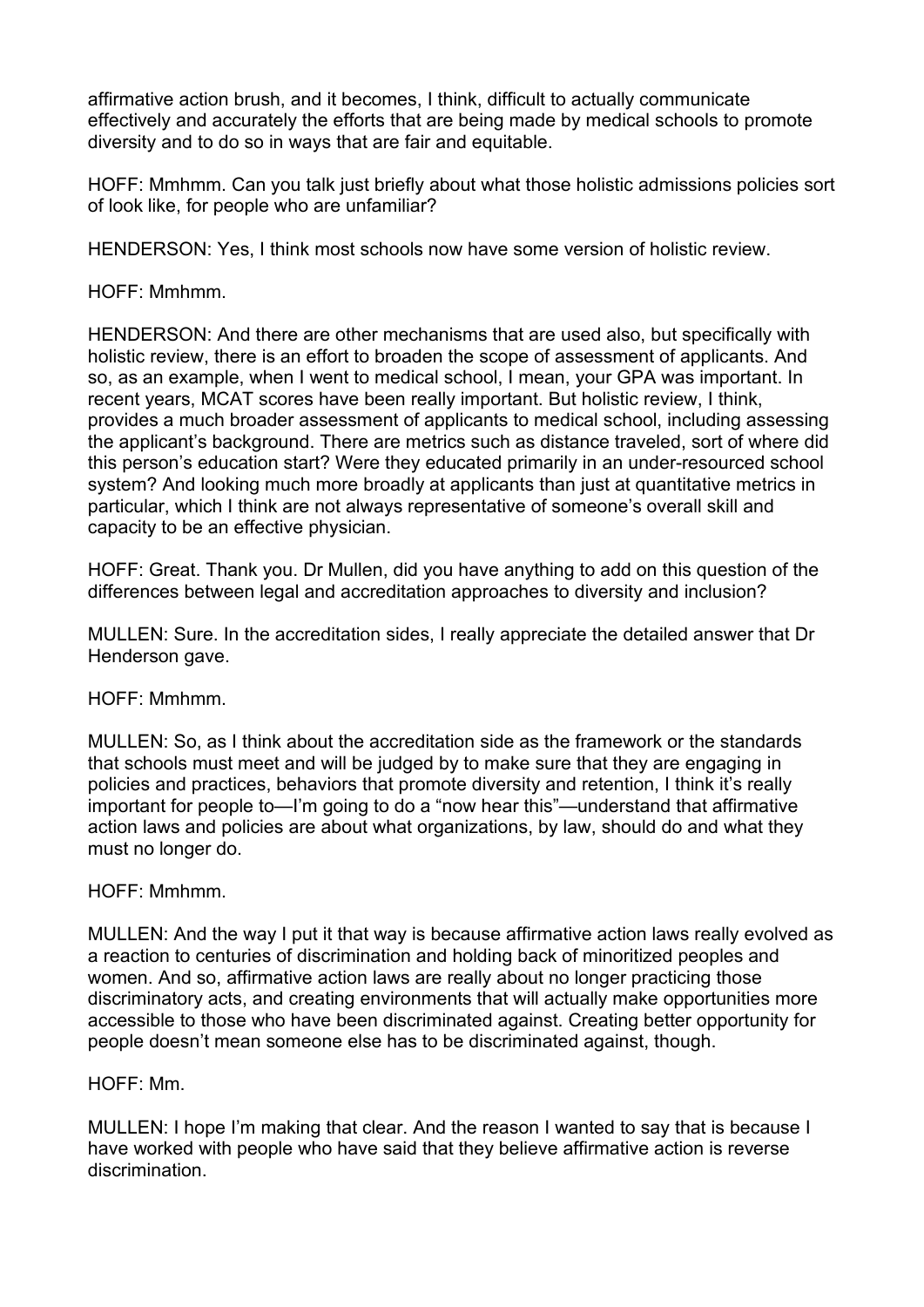## HOFF: Mmhmm.

# MULLEN: It is not.

HOFF: Mmhmm.

MULLEN: But if affirmative action was laws were instituted to counter and eliminate, hopefully, discriminatory practice, by replacing those practices, that doesn't create reverse discrimination. It creates opportunities for a fairer system for others. And to be fairer, that means you have to recognize where barriers have been put in place, where people have suffered discrimination, where people have been held back, where people have not been viewed as equivalently capable, getting back to what best means.

## HOFF: Mmhmm.

MULLEN: Affirmative action sort of eradicates this notion that we can line up a set of criteria that we call "best," that keeps favoring, in this country, White people and men in particular, or people who are not disabled.

## HOFF: Mmhmm.

MULLEN: I'm going to stop and see whether or not I'm making Dr Henderson shake his head in disagreement or anything else. [chuckles]

HOFF: [laughs] Dr Henderson?

HENDERSON: I agree wholeheartedly. And I think that's really very well-articulated.

HOFF: Mmhmm.

HENDERSON: I think that when we look at affirmative action, one of the things that happened historically that people often don't talk about is that in the early '70s, when affirmative action policies really started to pick up, enrollment in medical schools actually increased substantially. So, as a result of affirmative action, there were more people from all groups who were admitted to medical school. So, the story that there were some people who were admitted and other people who were excluded is actually a false story.

HOFF: That's interesting.

HENDERSON: And there were significant increases among many populations. And in fact, between 1970 and 2002, the percentage of women physicians tripled from like 7.6 to just over 25 percent, and most of those women were White women. And in fact, the data demonstrate that if you look at who benefited most from affirmative action policies, arguably White women did. And that's a good thing because women were grossly underrepresented among physicians. But again, that isn't often part of the story that's told about efforts to diversify the population of physicians in this country.

MULLEN: Can I add one other thing?

HOFF: Absolutely, yeah.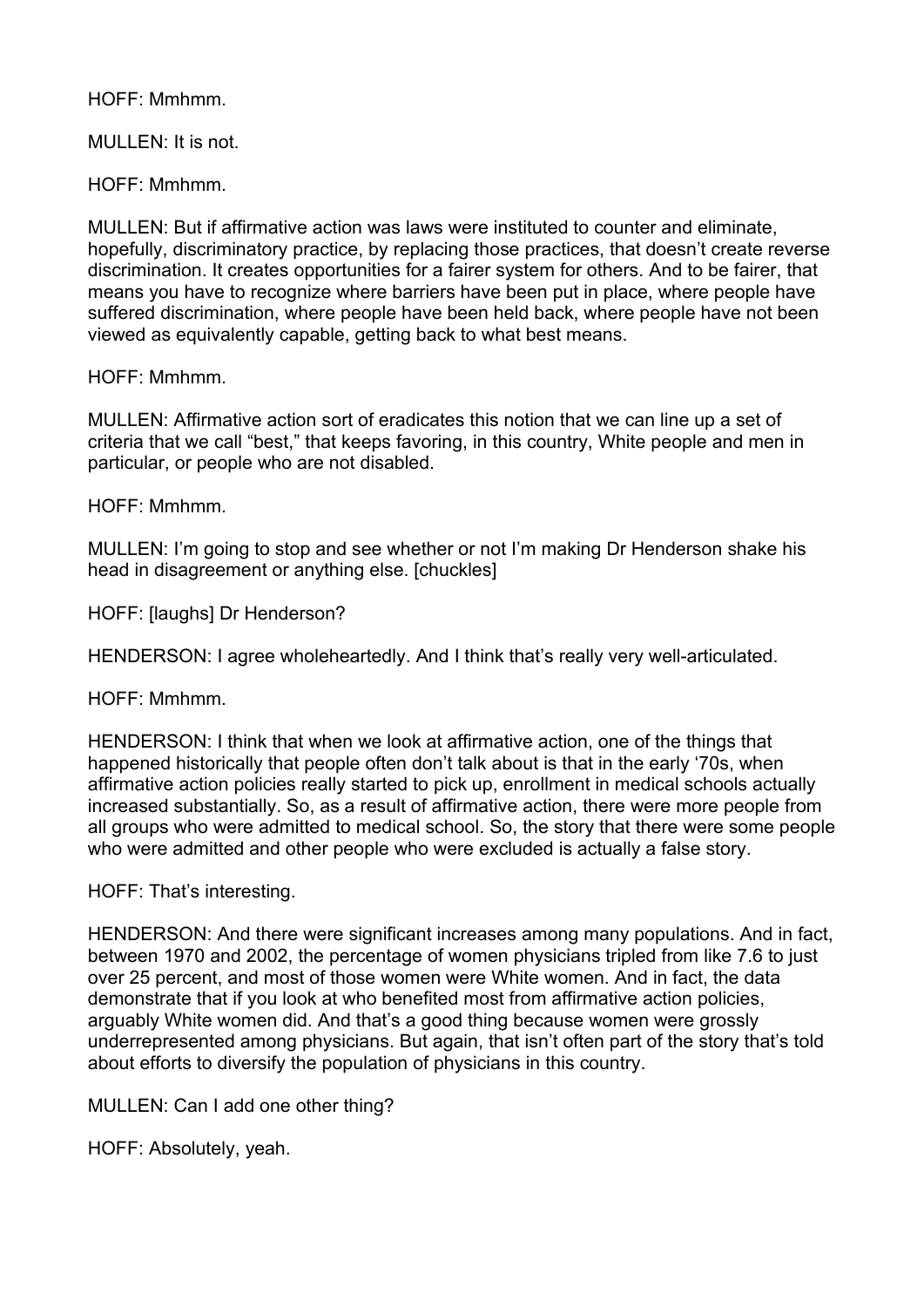MULLEN: I don't know whether the right term is that we need to be honest with ourselves, but I challenge all of us to consider whether or not someone who challenges affirmative action explicitly or implicitly, suggesting that people who are admitted in the context or in the existence of affirmative action policies did not deserve to be admitted when we've already sort of challenged what the notion of best is and are talking about not, at the end of the day, not just admissions, but having a high-quality physician workforce for our society.

HOFF: Mmhmm.

MULLEN: And so, challenges and questions about affirmative action are reminders that we still have a way to go in the way in which we think and judge one another and the way in which we see ourselves. Because a challenge to affirmative action, in my view, often represents that someone has some kind of a sense of superiority, and it could be really interesting to me what makes them think they're superior.

HOFF: Mmhmm.

MULLEN: So, in some circumstances, that might be racism. But there's a lot of work by someone named Glenn Singleton, who's done a lot of work in education, Courageous Conversations About Race, and really looking at the inequities in the educational system.

HOFF: Mmhmm.

MULLEN: And we don't often refer to somebody's family's ability to donate thousands or millions of dollars to a school, and then they're, by coincidence, achieving admission someplace as affirmative action—

HOFF: Mmhmm, mmhmm.

MULLEN: —or their unique qualities as a certain musician or something else.

HOFF: Mmhmm.

MULLEN: And so, there are a lot of pathways that help people emerge in a selection process that favor them, and as a result, also discriminate against others.

HOFF: Mmhmm.

MULLEN: And where's the fairness in that, when they're not really reflecting sort of aptitude?

HENDERSON: What Dr Mullen just said reminds me of the role that merit has traditionally played in conversations like this and particularly in conversations around admissions. But I think when we look carefully at what we call merit, what we're really identifying and rewarding is privilege.

### HOFF: Mm.

HENDERSON: And I think it's important to be clear about that. I mean, there have been numerous challenges to affirmative action, but there have been few, if any, challenges that I'm aware of to legacy admissions policies. Whether that should be a consideration or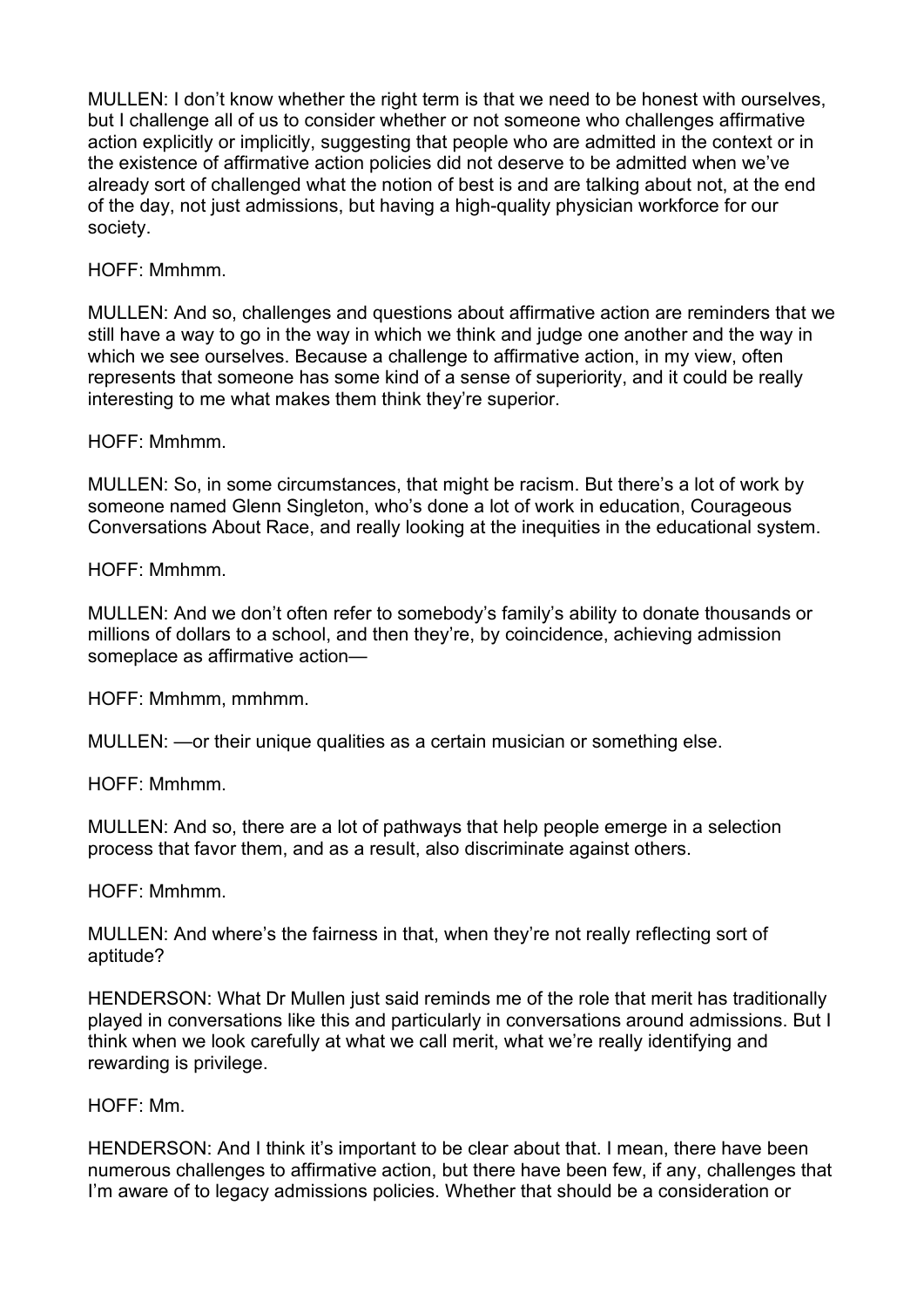should not be a consideration is certainly debatable. But it seems odd, to put it one way, that practices such as that would be accepted, but practices such as affirmative action would not be acceptable. And if we look at things that have been done to benefit specific disadvantaged groups over time, many if not most of those things have actually been of much broader benefit. And I think the best example I can offer are changes that are the result of the ADA. I think we all benefit from more door handles as opposed to doorknobs. Because even those of us who don't have any particular physical disability, if we have our arms filled with groceries, we can open the door much more easily with a door handle than with a doorknob. And so, in many cases, if we think about things that have been done to support the success of groups that have previously been marginalized and/or discriminated against, most of those changes actually have much broader benefit and also benefit the majority.

HOFF: Mmhmm. Yeah, that's a very important point. Thank you. Many people, including both of you throughout this conversation, have made the point that intelligence and diligence are equally distributed throughout communities, but opportunity might not be. And too often we might focus on the challenges and lack of opportunity facing the advancement of racial, ethnic, gender, or disability diversity and inclusion rather than the many, many successes. So, to end on a higher note, would you please both draw on your experience as clinicians or educators or perhaps even patients to share a success story with our listeners?

MULLEN: Well, I'm feeling optimistic that when I hear a question like that, I'm reminded of the hope that I have that some of the diversity that I'm seeing among our learners and even our junior faculty now is the diversity of thought that is helping create medical school environments where even though underrepresented students and faculty still bear the greatest burden of trying to advance diversity and inclusion, there are broader voices that are supporting them in policy as allies and in calling for change. And that's really important to me because some of the things that I hear sometimes include a reaction to thinking about a success story where in the past, say, when I was in medical school, maybe somebody would've called one of my East Asian colleagues a so-called model minority.

HOFF: Mm, mmhmm.

MULLEN: But now we're all getting to sort of challenge ourselves to say if we're going to think about people that way and say we're trying to be diverse and inclusive, then we're already thinking that somebody else is lesser than.

#### HOFF: Mm, mmhmm.

MULLEN: And there are more ways of push from the inside in pushing against that kind of thinking now, and I'm very encouraged about that. And maybe it's because—and this is not a commercial announcement—but maybe that's because I work at a medical school that has really been pushing itself to live up to its social, its public social mission.

### HOFF: Mmhmm.

MULLEN: And because the students who have decided to come there are holding us to those words.

HOFF: Mm, mmhmm. Great. Thank you.